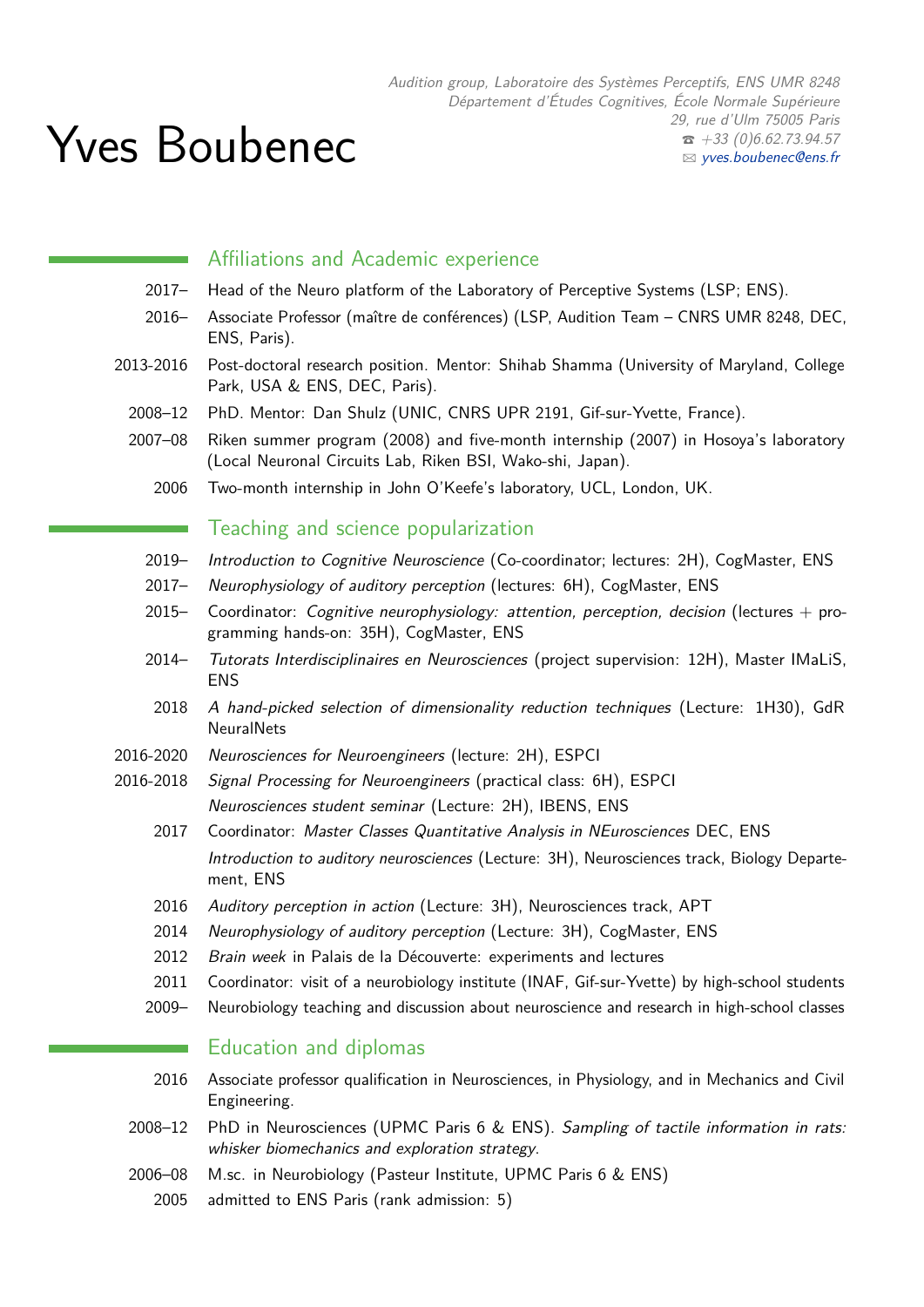#### **Publications**

- 2020 Thoret E, [...], **Boubenec Y**, [...], Lorenzi, C. Characterizing amplitude and frequency modulation cues in natural soundscapes : A pilot study on four habitats of a biosphere reserve. JASA 147:5, 2020
- 2019 Kuchibhotla KV, [...], **Boubenec Y**, [...], Froemke, RC. Dissociating task acquisition from expression during learning reveals latent knowledge. Nature Communications 10:1038, 2019 Ego-Stengel V, [...], **Boubenec Y**, Shulz, DE. Mechanical coupling through the skin affects whisker movements and tactile information encoding. J Neurophysiol 10:1152, 2019
- 2018 Bimbard C\*, Demené C\*, Girard C, Radtke-Shuller S, Shamma S,Tanter M\* & **Boubenec Y**\*. Multi-scale mapping along the auditory hierarchy using high-resolution functional UltraSound in the awake ferret. eLife 2018;7:e35028.

Bagur S, Averseng M, Elgueda D, Fritz J, Yin P, Shamma S, Ostojic S\* & **Boubenec Y**\*. Task engagement induces shift from sensory to behavioral representations in primary auditory cortex Nature Communications 9:2529, 2018

Górska U, Rupp A, **Boubenec Y**, Celikel T & Englitz B. Evidence Integration in Natural Acoustic Textures during Active and Passive Listening eNeuro 2018 Apr 13;5(2)

2017 **Boubenec Y**\*, Lawlor J\*, Górska U, Shamma S & Englitz B. Detecting changes in dynamic and complex acoustic scenes. eLife 2017;10.7554/eLife.24910.

Claverie L, **Boubenec Y**, Debrégeas G, Prevost A & Wandersman E. Whisker contact detection of rodents based on slow and fast mechanical inputs. Front. Behav. Neurosci., 10:251.

2016 **Boubenec Y**, Lawlor J, Shamma S & Englitz B. Change detection in auditory textures. Adv Exp Med Biol. 894:229-39.

Demené C, Bimbard C, [...], **Boubenec Y** & Tanter M. Functional Ultrasound Imaging of the thalamo-cortical auditory tract in awake ferrets using ultrafast Doppler imaging. IEEE International Ultrasonics Symposium, IUS. Vol. 2016-November, 2016

- 2014 **Boubenec Y**, Claverie N, Shulz DE & Debrégeas G. An amplitude modulation/demodulation scheme for whisker-based texture perception. J Neurosci 34(33):10832–10843.
- 2012 **Boubenec Y**, Shulz DE & Debrégeas G. Whisker encoding of mechanical events during active tactile exploration. Front. Behav. Neurosci. 6:74.

#### **Chapter**

2014 **Boubenec Y** & Debrégeas G. Sensing through friction: the biomechanics of texture perception in rodents and primates. Chapter in Allemand, JF and Desbiolles, P (Eds.), Physics and Biology: from Molecules to life, World Scientific.

## Oral communications (presenting author), invited seminars, and organized symposium

2019 Invited talk. Workshop on "Functional ultrasound imaging of the brain". Cargèse, France. Symposium organizer: Statistics in Auditory Scenes. ICA, Aachen, Germany.

Talk: Cross-species comparison of natural sound encoding in auditory cortex. ICA, Aachen, Germany.

Invited talk: Probing the encoding of natural sounds in ferret auditory cortex using functional UltraSound imaging . Neurospin, Saclay.

Invited talk: Task engagement induces population-level behavioral representations in primary auditory cortex. Laboratoire Jean Perrin, UPMC, Paris.

Invited talk: Probing the encoding of natural sounds in ferret auditory cortex using functional UltraSound imaging. IBSAL, Salamanca, Spain.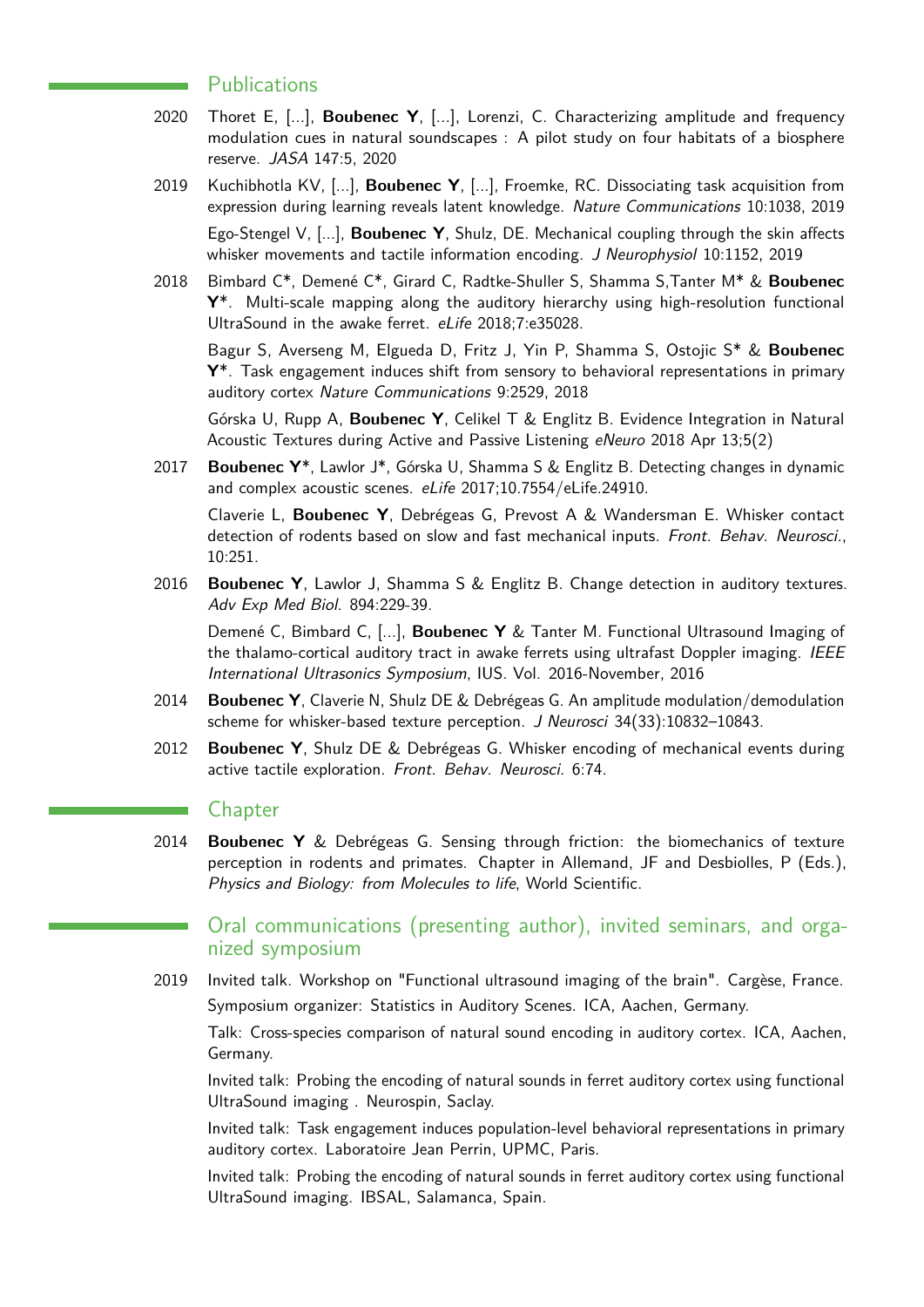2018 Selected talk: Task engagement induces population-level behavioral representations in primary auditory cortex. GdR NeuralNets, Paris.

Symposium organizer: Decision-making in complex statistical environments. ARO, San Diego, USA.

Workshop organizer: Cross-modal processing (from physiology to behaviour. ENS, Paris, France.

Invited talk: Behavioral and neural bases of auditory learning. ENP days. Troyes, France.

2017 Invited seminar: Neural basis of change detection in complex and acoustic environments. NeuroSpin, Saclay, France.

Invited talk: Task engagement induces shift from sensory to behavioral representations in primary auditory cortex. Brain, Learning and Computation Workshop, Bengalore, India.

- 2016 Invited talk: Task engagement induces shift from sensory to behavioral representations in primary auditory cortex. Frontiers in Interdisciplinary Neuroscience and Technology, Hanghzou, China.
- 2015 Invited talk: Change Detection in Auditory Textures. International Symposium on Hearing, Groningen, Netherlands.

Task-related memory trace in ferret primary auditory cortex. Blitz session at the Association for Research in Otolaryngology, Baltimore, USA.

Whisker biomechanics: last advances in physics. Donders Institute for Neuroscience, Nijmegen, Netherlands.

2012 Whisker biomechanics and exploration strategy in rats. Club somatosensoriel, Paris, France.

## Posters (senior author)

2020 Nordmark J, Shamma S, & **Boubenec Y**. Spatial modulation of distractor sounds by concurrent vocalizations. ARO, San Jose, USA.

Proville R, Rogers C, & **Boubenec Y**. Context-dependent encoding of sounds in primary auditory cortex during task switching. ARO, San Jose, USA.

Landemard A\*, Bimbard C\*, Shamma S, Norman-Haigneré S & **Boubenec Y**. Functional UltraSound Imaging of Ferret Auditory Cortex Reveals a Unique Neural Signature of Human Speech and Music Perception. ARO, San Jose, USA.

- 2019 Landemard A\*, Bimbard C\*, Shamma S, Norman-Haigneré S & **Boubenec Y**. Functional segregation of the ferret auditory cortex probed with natural and model-matched sounds. COSYNE, Lisbon, Portugal.
- 2018 Lawlor J, Bimbard C, Shamma S & **Boubenec Y**. Tracking changes in stimulus statistics from sensory cortices to frontal cortex. SfN, San Diego, USA.
- 2017 Lawlor J, Bimbard C, Shamma S & **Boubenec Y**. Cortical representations of statistical changes is generalised along the cortical pathway. ICAC, Banff, Canada. Bimbard C, Lawlor J, Shamma S & **Boubenec Y**. Online decision-making in ferret frontal cortex: conversion of sensory evidence into a decision signal. ICAC, Banff, Canada. Bimbard C, [...] & **Boubenec Y**. Functional organisation of the thalamo-cortical auditory system in awake ferrets using fast ultrasound imaging. ICAC, Banff, Canada.
- 2017 Lawlor J, Englitz B, Shamma S & **Boubenec Y**. Behavior-dependent gating and extraction of task-relevant auditory signals in ferret frontal cortex. SfN, San Diego, USA. Bimbard C, [...] & **Boubenec Y**. Functional organisation of the thalamo-cortical auditory system in awake ferrets using fast ultrasound imaging. SfN, San Diego, USA.
- 2016 Averseng M, Shamma S & **Boubenec Y**. Task-relevant modulation of phase-locked responses in primary auditory cortex. ARO, San Diego, USA.

Lawlor J, Englitz B, Shamma S & **Boubenec Y**. Change Detection in Auditory Textures. ARO, San Diego, USA.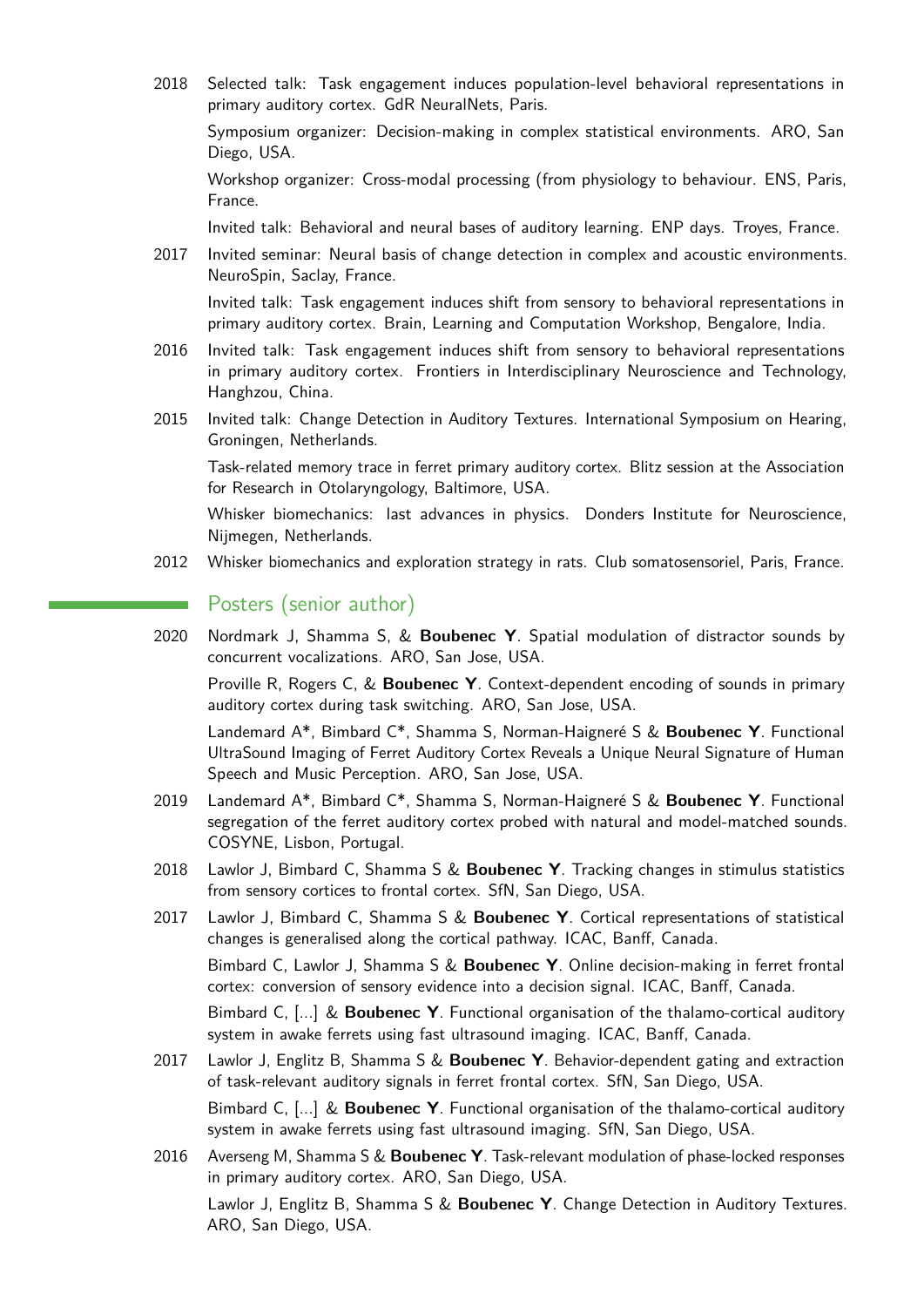## Posters (presenting author)

- 2020 Landemard\*, Bimbard C\*, Shamma S, Norman-Haigneré & **Boubenec Y**. Functional segregation of the ferret auditory cortex probed with natural and model-matched sounds. COSYNE, Lisbon, Portugal.
- 2018 Bimbard C, Landemard A, Demené C, Norman-Haigneré S, Shamma S, Tanter M & **Boubenec Y**. Multi-scale mapping along the auditory hierarchy using high-resolution functional UltraSound in the awake ferret. SfN, San Diego, USA. (also selected for Hot Topic by the SfN commitee)
- 2015 **Boubenec Y**, Lawlor J, Shamma S & Englitz B. Change Detection in Auditory Textures. Association for Research in Otolaryngology, Baltimore, USA.

Bagur S, Fritz J, Elgueda D, Shamma S, Ostojic S & **Boubenec Y**. Task-related memory trace in ferret primary auditory cortex. Association for Research in Otolaryngology, Baltimore, USA.

Bagur S, Fritz J, Elgueda D, Shamma S, Ostojic S & **Boubenec Y**. Task-related memory trace in ferret primary auditory cortex. Société des Neurosciences, Montpellier, France.

- 2011 **Boubenec Y**, Shulz DE & Debrégeas G. Pre-neuronal texture-whisker transduction in anaesthetized Rats: A predictive model of whisker deflections. 40*th* meeting of the Society for Neuroscience, Washington DC, USA.
- 2010 **Boubenec Y**, Débregeas G & Shulz DE, Texture-whisker transduction in anaesthetized Rats: influence of sampling conditions. Active touch sensing meeting, Royal Society, Chicheley, UK.
- 2008 Estebanez L, **Boubenec Y** & Shulz DE, Recording and replaying whisker deflections induced by textures in anaesthetized rats. ENI-Net symposia in Neuroscience, Alicante, Spain.

## Scientific collaborations

Stephen David. OHSU. Oregon, USA.

Bernhard Englitz. Department for Neurophysiology, Donders Institute. Netherlands. Jonathan Fritz. Institute for System Research, University of Maryland. USA. Jean-François Léger and Laurent Bourdieu. IBENS, ENS, Paris. France. Kishore Kuchibhotla. Institute of Biomolecular Medicine, NYU, New York. USA. Srdjan Ostojic. GNT, ENS, Paris. France. Charlie Demené and Michael Tanter. Institut Langevin, ESPCI, Paris. France. Roberto Toro. Institut Pasteur, Paris. France.

## Grants and fellowships

- 2019 "Front cog" collaborative grant, coPI with E. Dupoux  $(100 \text{ kg})$ . Grant Région Île de France SESAME, fUS-PSL  $(200 \; k \in)$ . Grant "ENS Incitative Actions" (25  $k \in$ ).
- 2018 ANR JCJC "Multiscale dynamics of learning in auditory cortex" (300 k $\epsilon$ )
- 2018 Grant "ENS Incitative Actions" (30  $k \in$ ).
- 2017 Grant "Fondation FYSSEN"  $(35 \text{ kg})$ . Grant "ENS Incitative Actions" (30  $k \in$ ).
- 2016 Grant "Cognitive Studies Department" (10  $k \in$ ).
- 2015 Grant "Agir pour l'Audition". Shihab Shamma and Jean-François Léger (PIs). Coinvestigators: Yves Boubenec and Laurent Bourdieu (300 keuro, 80  $k \in$  for the team).
- 2014 CSN II fellowship for the 2014 Telluride Workshop (USA).
- 2013–2016 Post-doc financed by ERC ADAM (Adaptive Auditory Mind).
	- 2009–12 ENS PhD fellowship ("allocation spécifique pour normaliens").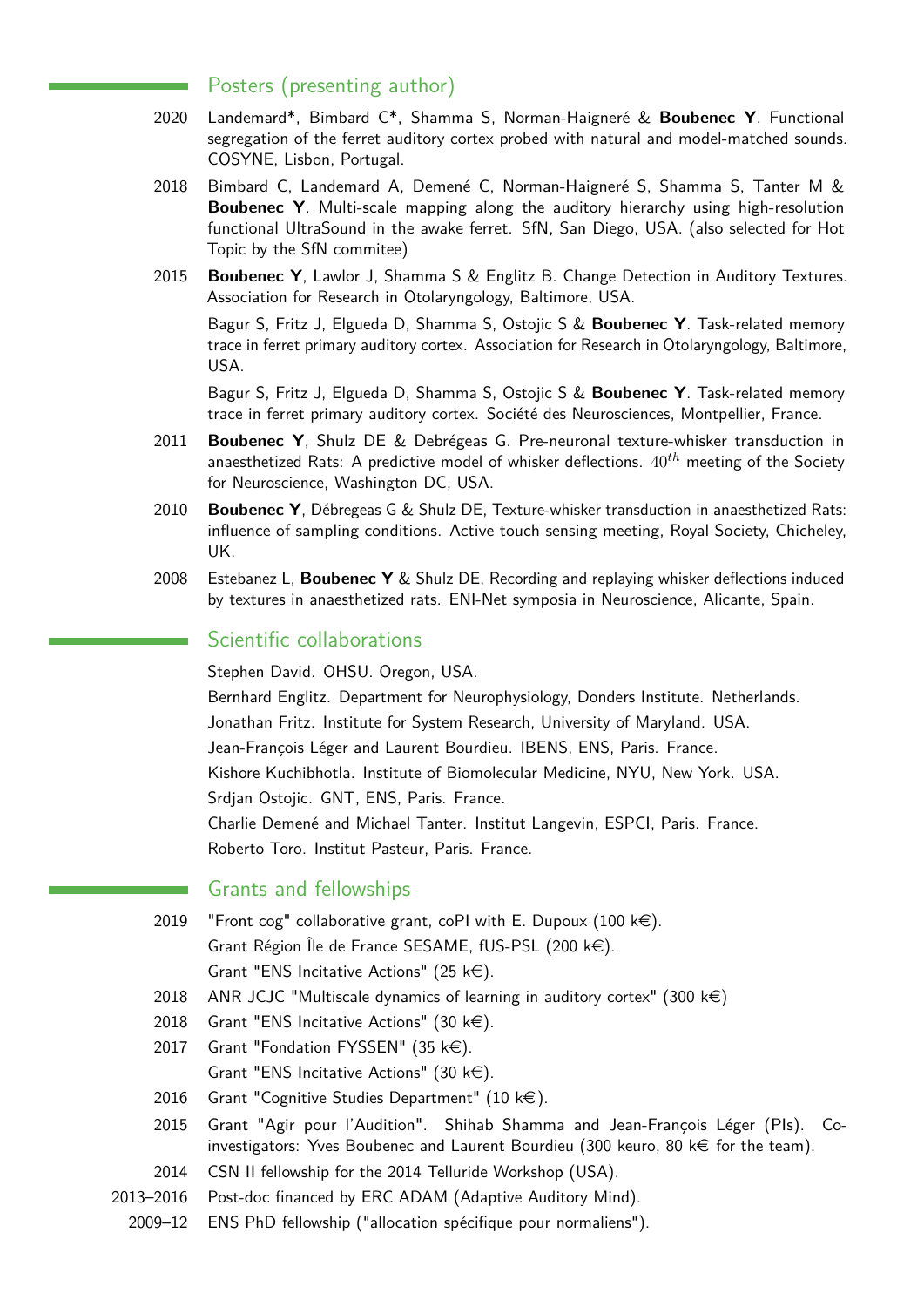#### 2008 RIKEN BSI Summer School fellowship (Japan).

## Academic responsabilities

- 2020– Member of the pedagogical committee of the ED3 doctoral school.
- 2019– Examiner for the jury of Maxime Maheu's PhD thesis (supervisor: S. Dehaene & F. Meyniel): Perception of regularity in sequences: behavioral, neural and computational signatures (Neurospin, France.)

Examiner for the jury of Jordi-Ysard Llobet's PhD thesis (supervisor: P. Verschure): Learning mechanisms of uncertainty and neuromodulation (Universitat Pompeu Fabra), Barcelona, Spain.

Member of the selection jury for the graduate school FrontCog, Neuro and modeling track.

2018– Examiner for the jury of Ophélie Foubet's PhD thesis (supervisor: R. Toro): Characterization of the Ferret Neocortical Development using Structural Magnetic Resonance Imaging, Université Paris Diderot (Paris 7), Paris, France.

Associate Faculty Member for F1000.

- 2017 Examiner for the jury of Élodie Tiran's PhD thesis (supervisor: M. Tanter): Imagerie cérébrale et étude de la connectivité fonctionelle par échographie Doppler ultrarapide chez le petit animal éveillé et en mouvement, Université Paris Diderot (Paris 7), Paris, France.
- 2016– Member of the CogMaster pedagogic team (ENS PSL Paris V EHESS). In charge of the internships for the ENS Department of Cognitives Studies.
- 2011-12 Doctoral mission: Coordinator for an art & science festival in the Université Paris-Sud (Paris 11).
- 2010-11 Doctoral mission: Co-coordinator of an European grant proposal in UPMC (Paris 6).
- 2009-10 Doctoral mission: Reorganization of graduate student training for the Université Paris-Sud (Paris 11).
- 2005-06 Member of the scientific council of the ENS, elected by scientific students

#### Editorial activity

2018– Reviewer for the COSYNE meeting

Review editor in Frontiers in Neuroscience and Psychology; Reviewer for Nature Communications, eLife, PNAS, The Journal of Neuroscience, Cerebral Cortex, eNeuro, The European Journal of Neuroscience, The Journal of Neurophysiology, Frontiers in Psychology, Frontiers in Neuroscience, Behavioural Processes, The Journal of Biomechanics

Reviewer for the EU ERA-NET program, the UK Medical Research Council, the Romanian National Research Council

#### Supervision

Post-doc

2016– Rupesh Kumar, co-supervised with Srdjan Ostojic.

#### Graduate students

- 2019– Jeffrey Boucher (ENS fellowship CDSN), co-supervised with Shihab Shamma. Doctoral school: FIRE/FdV.
- 2018– Agnès Landemard (Polytechnique fellowship), co-supervised with Shihab Shamma. Doctoral school: ED3C.
- 2018– Clara Bardin (ED3C fellowship), co-supervised with Jean-François Léger. Doctoral school: ED3C.
- 2018– Thomas Schaffhauser (ED3C fellowship), co-supervised with Pascal Mamassian. Doctoral school: ED3C.